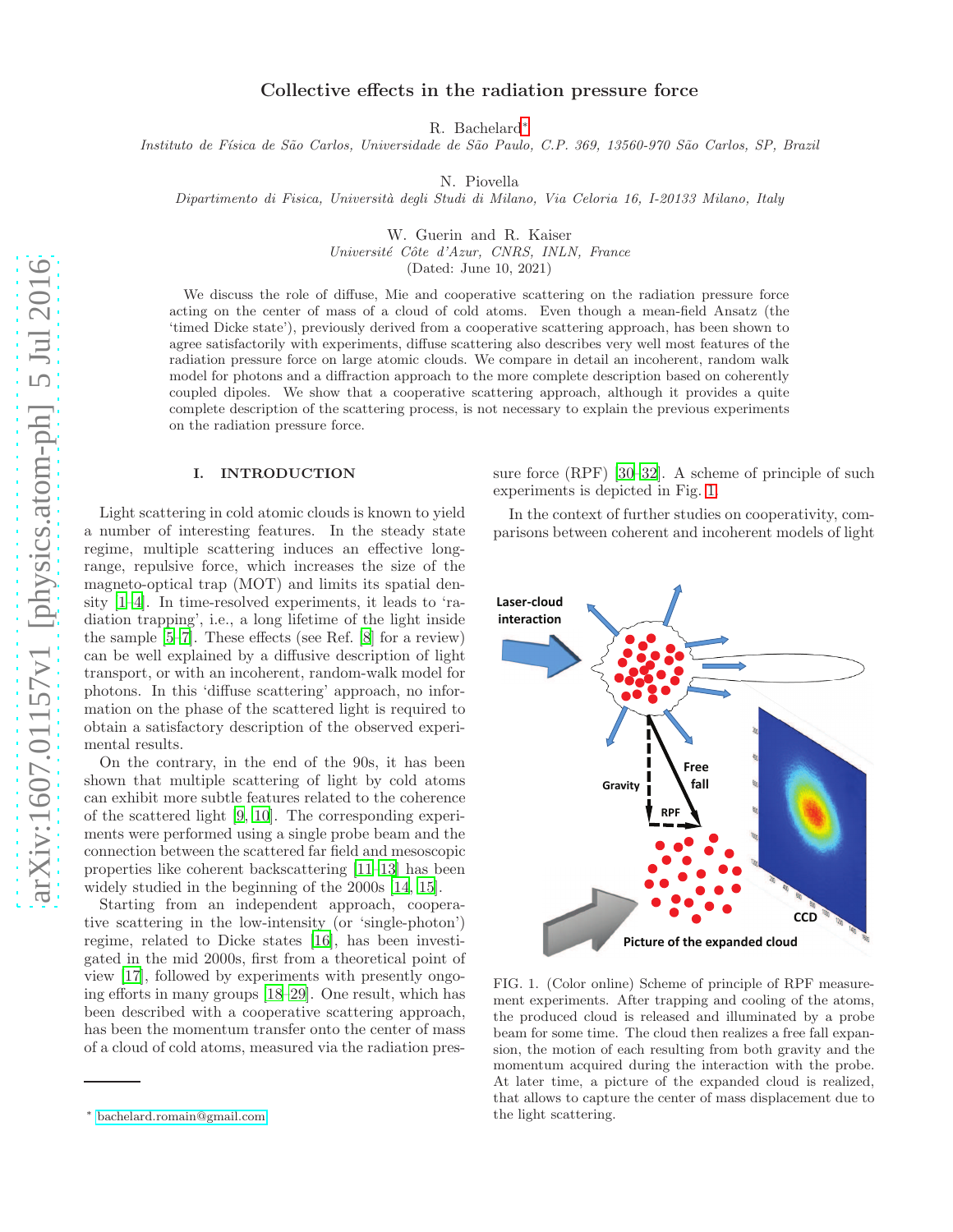scattering has been developed [\[33,](#page-10-16) [34](#page-10-17)]. In this article, we apply these models to reconsider the interpretation of previous experimental results [\[30](#page-10-14)[–32\]](#page-10-15) and we investigate to what extend cooperative scattering is merely a convenient way to describe experimental results [\[35](#page-10-18)].

In order to be able to compare numerical to analytical results, we will limit most of the discussion in the present work to the first order correction of the RPF with the optical thickness, i.e., when single scattering dominates.

The paper is organized as follows. In Sec. [II,](#page-1-0) we discuss the different contributions to the emission diagram of the atomic sample, and the connection between the light scattered and the RPF on the cloud center of mass. In Secs. [III A–](#page-2-0)[III D,](#page-6-0) we describe the contributions on the RPF of, resp., diffuse scattering, diffraction, coherent back-scattering and the prediction based on the driven 'timed-Dicke state' [\[17](#page-10-11), [36,](#page-10-19) [37](#page-10-20)]. Finally, we draw our conclusions in Sec. [IV](#page-6-1) on the contributions captured by the previous measurements presented in Refs. [\[30](#page-10-14)[–33](#page-10-16)].

## <span id="page-1-0"></span>II. LIGHT RADIATED FROM A LARGE ATOMIC CLOUD, AND ITS RELATION TO RADIATION PRESSURE FORCE

#### <span id="page-1-2"></span>A. Contributions to the radiation

Let us first discuss the light scattered by the cloud since it directly maps to the optical force exerted on the cloud. Fig. [2](#page-1-1) depicts a typical radiation pattern for a Gaussian cloud with low optical thickness, illuminated by a plane wave. The radiation pattern has been averaged over many realizations of the atomic positions. Several contributions can be identified: (1) the background radiation, composed of the diffuse scattering by all the atoms (interferences have been averaged out by the configuration averaging), (2) a coherent forward lobe, whose finite angular size comes from the diffraction by the cloud, and (3) the coherent backscattering cone [\[9,](#page-10-4) [10](#page-10-5)], which is a signature of the coherence of light during multiple scattering.

The first contribution is an incoherent one in the sense that the phase of the wave is random from one realization to the other. Consequently the average of the electric field E cancels, yet the average of the intensity  $I \propto |E|^2$ does not. This component of the radiation is well described by an incoherent model such as a random walk (RW) of photons [\[6\]](#page-10-21), in which phaseless waves are scattered by randomly distributed atoms. This contribution is shown as the dash–dotted blue line in Fig. [2.](#page-1-1)

The second contribution corresponds to the diffraction of the incident beam by the cloud, since it acts as a dielectric with a complex refractive index. The effect is coherent in the sense that the scattered wave has a welldefined phase. This part of the radiation is captured by a Mie scattering approach based on a dielectric representation of the sample [\[38](#page-10-22)], the finite cloud size leading to a finite angular size of the Forward Lobe (FL). Parti-



<span id="page-1-1"></span>FIG. 2. (Color online) Steady-state emission diagram from a Gaussian cloud composed of  $N = 400$  atoms and with rms radius  $kR = 25.3$ , illuminated by a plane wave with a detuning of  $\Delta = \Gamma$ . The on-resonance optical thickness is  $b_0 = 2N/(kR)^2$  and the actual optical thickness is  $b = 0.25$ . The plain black curve has been obtained from a microscopic coherent scattering model (see Eq. [\(16\)](#page-5-0)), the dash-dotted blue one from a random walk of photons simulation (see Sec. [III A\)](#page-2-0) and the dashed red curve from a double-scattering computation of the backward radiation (see Sec. [III C\)](#page-5-1). The diagram for the microscopic coherent scattering model has been averaged over  $10^4$  realizations.

cle correlations are neglected at this stage [\[39](#page-10-23)[–43](#page-10-24)]. This contribution appears in the plain black curve in Fig. [2](#page-1-1) obtained from a microscopic coherent scattering model (see Eq.  $(16)$ ).

Finally, the coherent backscattering (CBS) contribution (dashed red curve in Fig[.2\)](#page-1-1) corresponds to a multiple-scattering constructive interference, which is robust against configuration averaging specifically in the backward direction. It is a direct consequence of the correlation between the phase that the wave acquires during one double-scattering event and its reciprocal path. With cold atoms, this phenomenon is particularly sensitive to decoherence [\[44](#page-10-25), [45](#page-10-26)]. The fact that it relies on both disorder and phase coherence means that both the RW and the dielectric approaches are not sufficient to describe it, other techniques are necessary.

Assuming that there is no interference between the three contributions, the scattered intensity is written as

<span id="page-1-3"></span>
$$
I_{\rm sc} = I_{\rm bck} + I_{\rm fwd} + I_{\rm CBS} \,. \tag{1}
$$

This assumption is reasonable since Mie scattering describes the physics of forward coherent scattering, CBS is a coherent phenomenon that occurs in the backward direction and the background corresponds to an incoherent radiation in all directions. Based on the above decomposition, we proceed to analyze their contribution to the pressure force that radiation exerts on the cloud's center-of-mass.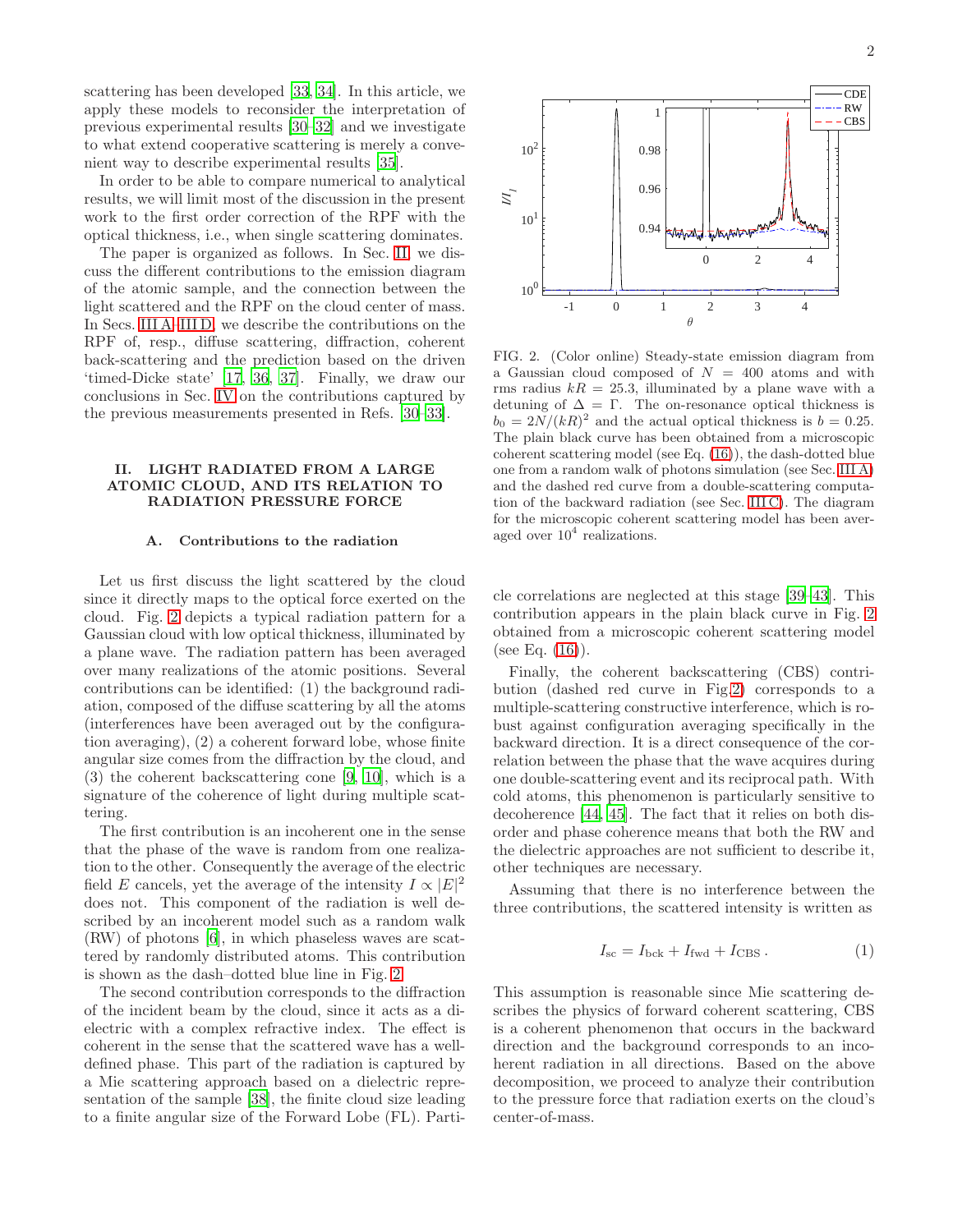#### B. Connection to the radiation pressure force

As can be intuitively expected from total momentum conservation arguments, the pattern of the scattered intensity can be directly mapped to the radiation pressure force exerted on the cloud's center-of-mass. In the present work, we focus on the far-field intensity scattered off the cloud,  $I_{\rm sc} = 2c\epsilon_0 |E_{\rm sc}|^2$ , with c the speed of light,  $\epsilon_0$  the vacuum permittivity and  $E_{\rm sc}$  the scattered electric field. In this far-field limit, the relation between the radiation pressure force on the center-of-mass (in the direction of the incident laser) and the scattered light reads [\[46\]](#page-10-27)

<span id="page-2-2"></span>
$$
\frac{F}{F_1} = \frac{1}{4\pi N} \int_0^{2\pi} d\phi \int_0^{\pi} d\theta \sin\theta (1 - \cos\theta) \frac{I_{\rm sc}(\theta, \phi)}{I_1}, \tag{2}
$$

where  $(\theta, \phi)$  refer to the angles in spherical coordinates, with the zenith being given by the wavevector of the incident laser.  $F_1 = \sigma_1 I_0/c$  refers to the single atom force, with  $\sigma_1 = 4\pi/[k^2(1+4\delta^2)]$  the single atom cross section [\[47](#page-10-28)], and  $I_1 = I_0/[k^2r^2(1+4\delta^2)]$  to the single atom scattered intensity, where  $I_0$  is the incident intensity of frequency  $\omega = ck, r \gg \lambda$  is the distance of the detector from the atomic cloud's center-of-mass and  $\delta = (\omega - \omega_0)/\Gamma$  is the detuning of the laser frequency from the atomic resonance frequency in units of the atomic linewidth  $\Gamma$ . Finally, N is the atom number. In the above equation, the  $(1-\cos\theta)$  factor corresponds to the projection on the zenith axis of the momentum transferred from the light to the matter during the absorption–emission process.

In atomic clouds, the radiation pressure force is easier to measure than the full radiation pattern, as the momentum distribution of an atomic cloud can be extracted from time-of-flight experiments. Although the present works focuses on the center-of-mass force, obtained from averaging the momentum gained by all the atoms, detailed information can be extracted from the full momentum distribution [\[48\]](#page-10-29).

### III. CONTRIBUTIONS TO THE RADIATION PRESSURE FORCE

Let us now derive the contributions to the RPF of the different scattering processes described in Sec. [II A.](#page-1-2) We start by introducing a few useful quantities. In this work, we will consider an incident plane wave  $E(\mathbf{r}) = E_0 e^{ikz}$ , so that no dipole force is expected from single-atom physics. We focus on spherical clouds with a Gaussian density distribution

$$
\rho(r) = \rho_0 e^{-r^2/2R^2},\tag{3}
$$

as those routinely produced in MOTs or dipole traps of cold atom experiments. The atomic spatial density at the center of the cloud is given by  $\rho_0 = N/(\sqrt{2\pi}R)^3$ . Using

the notation  $\mathbf{r} = (x, y, z) = (\mathbf{r}_{\perp}, z)$ , the optical thickness at the center of the cloud  $(\mathbf{r}_{\perp} = 0)$  is defined as

$$
b = \sigma_1 \int_{-\infty}^{\infty} \rho(\mathbf{r}_{\perp} = 0, z) dz = \frac{b_0}{1 + 4\delta^2}.
$$
 (4)

where  $b_0 = 2N/(kR)^2$  is the resonant optical thickness [\[47\]](#page-10-28).

#### <span id="page-2-0"></span>A. Diffuse scattering

Diffuse scattering affects the RPF in two ways: The first one is the so-called shadow effect, that describes the progressive attenuation of the light intensity in the cloud due to the diffuse scattering of light. As a consequence, the first layers of atoms met by the light shield the ones farther in the cloud, resulting in an overall reduced cross section and RPF. This can easily be explained using Beer-Lambert law.

The second effect is a consequence of the first one. The shadow effect implies that more light undergoes a diffusive process near the entrance of the cloud, where it has a higher probability to exit the cloud backward than in the forward direction. Thus, despite each atom scatters the light isotropically, the difference of intensity distribution in the optically thick cloud favors a backward emission [\[35](#page-10-18), [49\]](#page-10-30). This results in an enhanced radiation pressure force per photon scattered, as compared to a purely isotropic emission. Since the anisotropy of the emission diagram relies on a diffusive process, it can be described by a random walk (RW) model.

Let us now derive more quantitative expressions for these two contributions.

#### 1. Shadow effect

The first consequence of the shadow effect is a reduction of the total cross section of the cloud. From Beer-Lambert law, the intensity transmission along a line of sight ( $\mathbf{r}_{\perp}$  constant) reads

<span id="page-2-3"></span>
$$
T(\mathbf{r}_{\perp}) = \exp\left(-\sigma_1 \int \rho(\mathbf{r}_{\perp}, z) dz\right),
$$
  
=  $\exp\left(-be^{-r_{\perp}^2/2R^2}\right).$  (5)

The cross-section of the cloud corresponds to the part of the light that is scattered, i.e., that is not transmitted, and thus [\[33](#page-10-16)]

<span id="page-2-1"></span>
$$
\sigma_{\text{RW}} = \int \left[1 - T(\mathbf{r}_{\perp})\right] d^2 \mathbf{r}_{\perp}
$$

$$
= 2\pi R^2 \text{Ein}(b), \tag{6}
$$

with  $\text{Ein}(b)$  the entire function

$$
Ein(b) = \int_0^b (1 - e^{-t}) \frac{dt}{t} = b \left[ 1 + \sum_{n=1}^\infty \frac{(-b)^n}{(n+1)(n+1)!} \right].
$$
\n(7)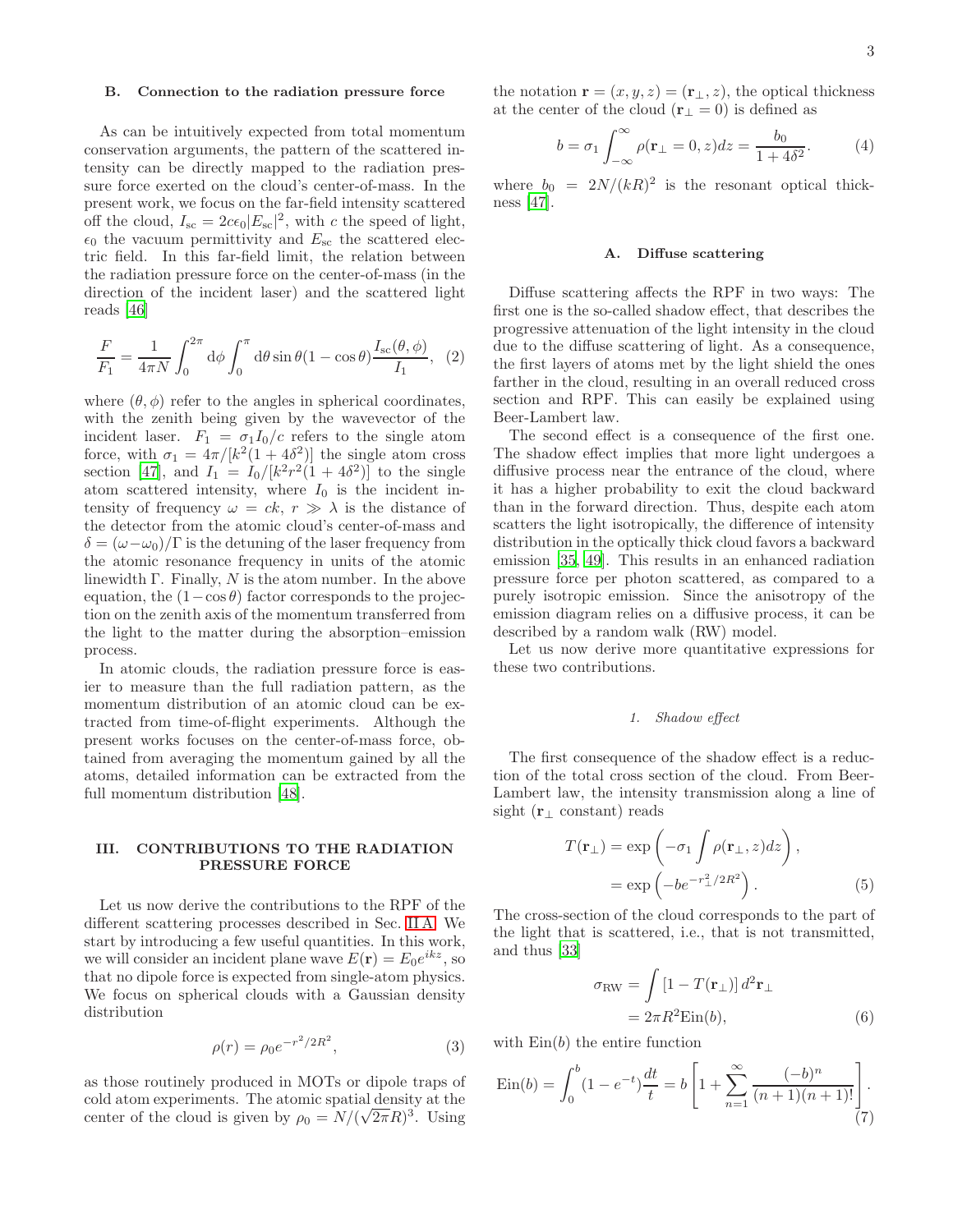

<span id="page-3-0"></span>FIG. 3. (Color online) Total scattering cross-section of the Gaussian cloud as a function of the optical thickness b [Eq. [\(6\)](#page-2-1)]. For  $b \ll 1$ , Ein(b)  $\simeq b$ , while for  $b \gg 1$ , the cross-section increases logarithmically with b, following  $\text{Ein}(b) \simeq \gamma + \text{ln}(b)$ , where  $\gamma \approx 0.577$  is the Euler-Mascheroni constant.

This function and its asymptotes are plotted in Fig. [3.](#page-3-0) The RW cross-section in the small b limit has the following expansion:

<span id="page-3-4"></span>
$$
\sigma_{\text{RW}} = N\sigma_1 \left( 1 - \frac{b}{4} + \frac{b^2}{18} + \mathcal{O}(b^3) \right). \tag{8}
$$

In the limit of vanishing optical thickness  $b$ , the value expected from single atom physics is recovered,  $\sigma_{\text{RW}} =$  $N\sigma_1$ . The deviation from single atom physics corresponds to the shadow effect. For high optical thickness, the cross-section increases only logarithmically, which appears as a saturation of the scattered light [\[22,](#page-10-31) [35\]](#page-10-18).

Consequently, if the light were radiated isotropically (i.e.  $I_{\rm sc}(\theta, \phi) = I_1 \sigma_{RW}/\sigma_1$ ) then the correction of the shadow effect to the RPF would read

<span id="page-3-3"></span>
$$
\frac{F_{\text{Shad}}}{F_1} = \frac{\text{Ein}(b)}{b} = 1 - \frac{b}{4} + \frac{b^2}{18} + \mathcal{O}(b^3). \tag{9}
$$

#### 2. Anisotropy of the emission pattern

However, as the optical thickness increases, more light escapes the medium in the backward direction than in the forward direction [\[49\]](#page-10-30). This comes from the fact that the light intensity is stronger at the entrance of the cloud, where the photons have a higher probability to escape the cloud backward since the optical thickness in that direction is smaller. Such anisotropy of the emission diagram results in an increase of momentum transferred to the cloud, and so of the radiation pressure force.

Nevertheless this is an higher-order effect in b as compared to the shadow effect, since it requires to account, apart from the attenuating intensity as the light propagates in the cloud, for the probability of the photons



<span id="page-3-2"></span>FIG. 4. (color online). Dependence of the RPF on the optical thickness for the RW model. The correction in  $b^2$  to the force can be observed [Eq. [\(12\)](#page-3-1)], yet the  $b^2/108$  specific contribution of the anisotropy is beyond the numerical precision of the simulations.

to be scattered again after their first scattering event. As shown in Appendix [A,](#page-7-0) the difference between the forward-scattered ( $\theta = 0$ ) and backward-scattered ( $\theta =$  $\pi$ ) intensity, at the lowest order in b, reads

$$
\frac{I_{\text{FWD}} - I_{\text{BWD}}}{I_1} \sim \frac{b^2}{18}.\tag{10}
$$

Although the exact angular pattern is not analytically known, one may approximate this pattern by a sinusoidal function (see Fig. [6\)](#page-8-0) to deduce from Eq. [\(2\)](#page-2-2) the following lowest-order correction for the force,

$$
\frac{\delta F_{\text{anis}}}{F_1} \sim \frac{b^2}{108}.\tag{11}
$$

Thus, this contribution is only second-order in b, and much smaller than the second-order contribution of the shadow effect. This angular anisotropy becomes significant at large optical thickness [\[35,](#page-10-18) [49\]](#page-10-30), as most of the light will be scattered backward, but this is beyond the scope of the present work.

#### 3. Force of the diffuse scattering contribution

Putting together the contributions of the shadow effect and of the angular anisotropy of diffuse scattering, the resulting RPF in the RW model reads

<span id="page-3-1"></span>
$$
\frac{F_{\rm RW}}{F_1} = 1 - \frac{b}{4} + \frac{7b^2}{108} + \mathcal{O}(b^3). \tag{12}
$$

We show in Fig. [4](#page-3-2) the RPF computed with RW numerical simulations, taking into account the Gaussian geometry of the cloud. The decrease of the force due to the shadow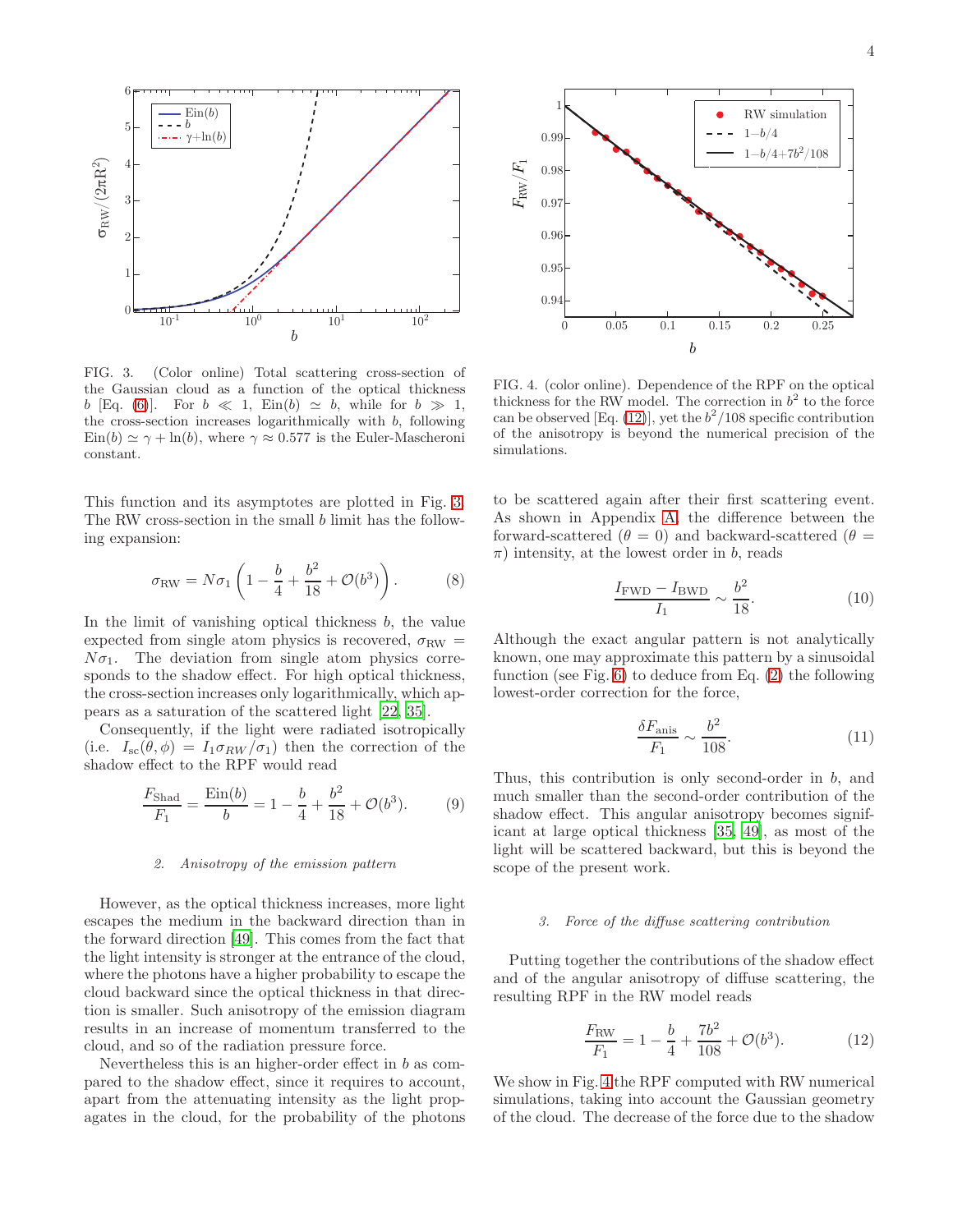effect is well visible, as well as the  $b<sup>2</sup>$  contribution, up to the computational limitations.

We thus see that a RW model can produce a reduced RPF on the center of mass of the photons. This reduction takes into account both the attenuation of the incident laser beam in the cloud as well as the modified scattering diagram. As the attenuation inside the cloud dominates the modified emission diagram, the net effect is a reduced RPF for which we derived an analytical expression up to the second order in the optical thickness of the cloud.

#### B. Diffraction

Besides the incoherent diffusion of light discussed in the previous section, the cloud also has a diffracting effect on the incident light due to its finite size. From a macroscopic point of view and as far as diffraction effects are concerned, the atomic cloud can be described as a dielectric medium with an effective complex refractive index, even when the atoms are separated by more than a wavelength.

The real part of the index corresponds to the coherent scattering of the incident beam in the forward direction, with a phase shift, whereas its imaginary part describes the damping of the intensity that accounts for the diffuse scattering of light. In this representation diffuse light is treated as absorption and does not appear any longer in the radiation pattern. This representation, usually valid far from resonance, is thus complementary to the RW model, as it discards diffuse light to focus on coherent scattering.

The diffraction by optically-thick three dimensional objects is a challenging problem. Exact solutions exist only for simple geometries and mostly homogeneous systems, following in particular the pioneering work of Gustav Mie [\[50\]](#page-10-32).

On the contrary, in the optically dilute limit, the possibility to resort to a single scattering theory allows studying more complex geometries. Each atom is excited by the incident laser only, and the scattered radiation is the coherent sum of the contributions from each atoms. In this way the complexity of the coupling among the atoms is removed, still preserving interference among scattered radiation by different atoms. As we shall now see, this approach is sufficient to capture the first correction to the RPF due to diffraction, which is valid for small  $b_0$  or at large detuning.

In the single scattering limit, the far-field intensity radiated by an ensemble of N atoms at positions  $\mathbf{r}_i$ , in a direction  $\hat{\mathbf{k}}$  and at a distance r, reads

$$
I(\mathbf{k}) = I_1 \sum_{j,m=1}^{N} e^{-ik(\hat{\mathbf{k}} - \hat{\mathbf{z}}) \cdot (\mathbf{r}_j - \mathbf{r}_m)},
$$
(13)

The macroscopic effect of diffraction is well captured by neglecting disorder, i.e., treating the cloud as a fluid of density  $\rho(\mathbf{r})$  and converting sums  $\sum_j$  over the atoms into



<span id="page-4-2"></span>FIG. 5. (Color online) Normalized RPF computed from the coupled-dipole model as a function of the optical thickness b scanned by changing the detuning  $\Delta$ , for a fixed resonant optical thickness  $b_0 = 22$ . The plain red (dash-dotted blue) curve stands for the negative (positive) detuning case. The convergence to the value predicted by diffraction theory (Eq. [\(15\)](#page-4-0), plain black curve) in the  $b \to 0$  limit (large detuning) is clearly observed. At intermediate detunings, large phase shifts strongly modify the wave propagation inside the medium, which depends on the sign of detuning  $\Delta$  [\[52\]](#page-10-33). The simulations are realized for a cloud with  $N = 100$ ,  $kR = 3$ , detuning  $\Delta$  from  $-75\Gamma$  to  $+75\Gamma$ , and with an averaging over 10<sup>4</sup> realizations.

integrals  $\int d\mathbf{r} \rho(\mathbf{r})$  over space. We obtain the following radiation pattern for a Gaussian distribution,

<span id="page-4-1"></span>
$$
\frac{I_{\text{fwd}}}{I_1} = N^2 e^{-4k^2 R^2 \sin^2 \theta/2} + \mathcal{O}(b). \tag{14}
$$

Thus, the radiation pattern exhibits a forward lobe of coherently scattered light, in an angle  $\sim 1/kR$  typical of the diffraction by an object of size  $R$ . Eq.[\(14\)](#page-4-1) can then be converted into a force by inserting it into [\(2\)](#page-2-2), leading to the following contribution to the RPF:

<span id="page-4-0"></span>
$$
\frac{F_{\text{fwd}}}{F_1} = \frac{N}{8(kR)^4} = \frac{b_0}{16(kR)^2}.
$$
 (15)

The diffraction effect on the RPF is thus small for large clouds since the lobe is very narrow and the light only slightly deviated. Remark that while forward scattering should lead to a reduction of the RPF since the photons exchange less momentum with the matter than if they were scattered isotropically, one rather observes an increase in the force. This is due to the fact that this diffraction effect results in an increase of the scattering cross section (see Ref.[\[46\]](#page-10-27) for details), that can be related to the extinction paradox [\[51](#page-10-34)].

Contrary to the other contributions, Eq.[\(15\)](#page-4-0) does not vanish in the large detuning limit, when b vanishes but not  $b_0$  (see Fig[.5\)](#page-4-2). Since diffraction does not rely on multiple scattering, and since its calculation assumes a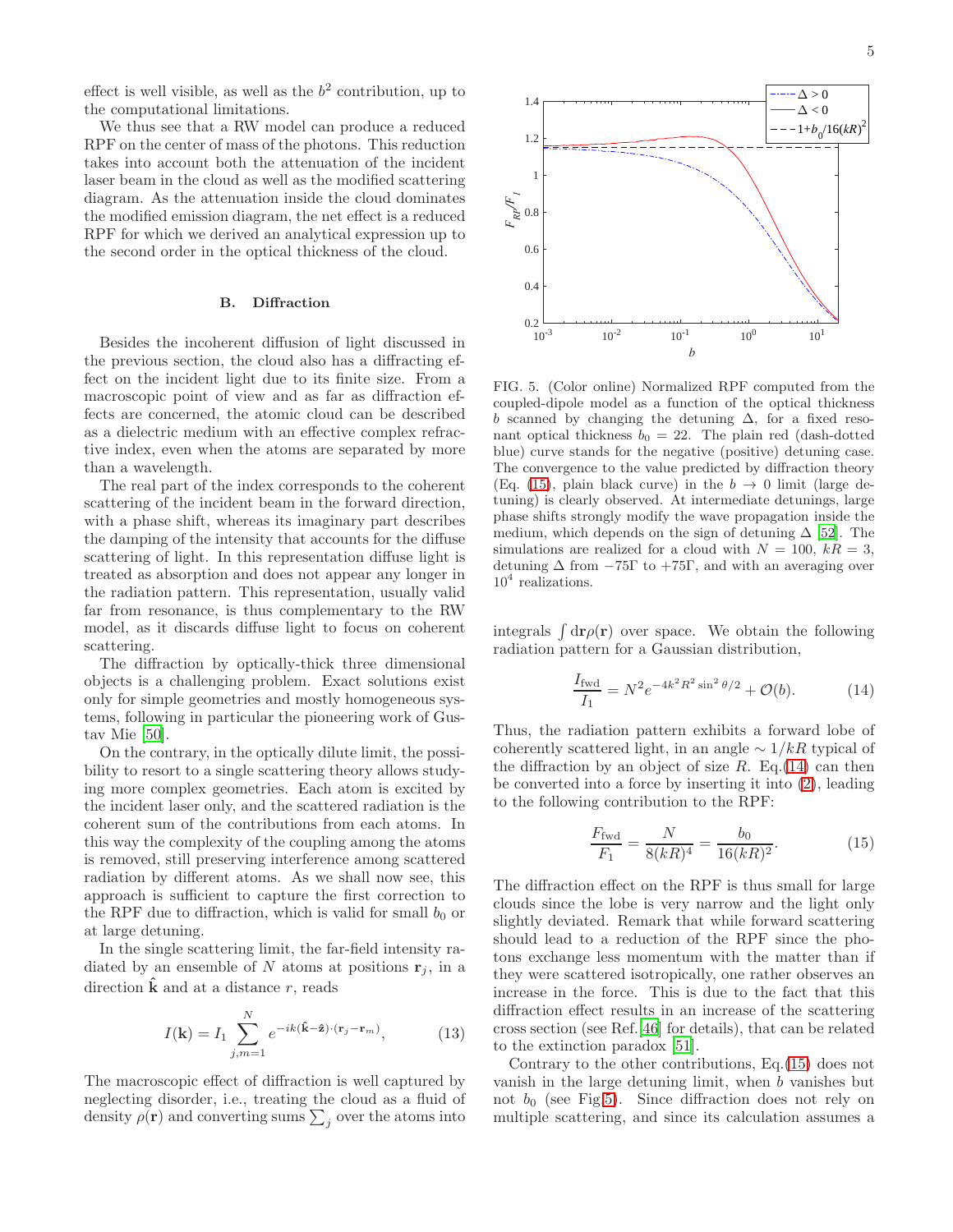coherence between the atomic dipoles just like superradiance [\[28,](#page-10-35) [29\]](#page-10-13), it is tempting to interpret this term as a signature of cooperativity and of the role of coherences. However, it simply reflects the lensing effect created by the cloud, as it behaves as a dielectric. Indeed this effect can also be captured using ray optics in dielectrics or Mie scattering (see ref. [\[38\]](#page-10-22) and Appendix [B\)](#page-8-1). Finally, the second order contribution to diffraction contains an additional b factor, and its calculation is presented in Appendix [B.](#page-8-1)

#### <span id="page-5-1"></span>C. Coherent Backscattering

Let us now analyze the contribution of a process that is considered as a true signature of mesoscopic physics, based on coherent multiple scattering, namely CBS. This coherent effect relies on the constructive interference between a multiple scattering path and its reciprocal path.

This effect thus requires going beyond single scattering, and also accounting for phase coherence between the scatterers, which is not captured by an incoherent random walk model. We use the Coupled-Dipole Equations (CDE) that describe the all-to-all coupling between the atoms, and the scattering events of any order [\[36,](#page-10-19) [37,](#page-10-20) [41](#page-10-36), [53](#page-10-37), [54](#page-10-38)].

We consider N two-level atomic dipoles with a dimensionless amplitude  $\beta_j$ , at positions  $\mathbf{r}_j$ , coupled to an incident laser of field  $E_0(\mathbf{r})$  and wavenumber k close to the atomic transition (linewidth  $\Gamma$ ), but also coupled to each other through their radiation field:

<span id="page-5-0"></span>
$$
\left(i\Delta - \frac{\Gamma}{2}\right)\beta_j = \frac{id}{2\hbar}E(\mathbf{r}_j) + \frac{\Gamma}{2}\sum_{m \neq j} \frac{\exp(ik|\mathbf{r}_j - \mathbf{r}_m|)}{ik|\mathbf{r}_j - \mathbf{r}_m|}\beta_m.
$$
\n(16)

 $\Delta$  corresponds to the detuning in frequency between the incident laser and the atomic transition, d the dipole transition element and  $\hbar$  the Planck's constant. The field radiated by the cloud at a point r is

$$
E_{\rm sc}(\mathbf{r}) = -\frac{i\hbar\Gamma}{d} \sum_{j=1}^{N} \frac{\exp(ik|\mathbf{r}_j - \mathbf{r}|)}{ik|\mathbf{r}_j - \mathbf{r}|} \beta_j.
$$
 (17)

By discarding the last term of [\(16\)](#page-5-0), this microscopic model allows recovering the single-scattering regime and the diffraction contribution of Eq. [\(15\)](#page-4-0). More generally, the model [\(16\)](#page-5-0) contains diffraction for clouds of arbitrary optical thickness and size [\[38](#page-10-22)], and describes properly the diffusion of light inside the cloud [\[33\]](#page-10-16). It provides a more general description as compared to the dielectric or the diffusion models, since it also includes effects associated to atomic disorder. Two such examples are the Anderson localization of light [\[55](#page-11-0)] and CBS, which we here discuss. Finally, we note that [\(16\)](#page-5-0) describes the light in a scalar approximation, which is a good approximation at low atomic density [\[56,](#page-11-1) [57\]](#page-11-2). This limit is relevant to the experiments described in [\[30](#page-10-14)[–33](#page-10-16)].

The solution of [\(16\)](#page-5-0) contains scattering at all orders, yet it is in general impossible to calculate it analytically. Indeed only statistical properties of this random matrix can be estimated [\[58](#page-11-3)]. A simplifying approach consists in expanding the problem in scattering orders. Whereas the calculation in the previous sections corresponds to single scattering, CBS requires moving at least to second order. We use the decomposition [\(1\)](#page-1-3) for the intensity. Assuming that the background intensity  $I_{\text{bck}}$  is isotropic, its amplitude can be obtained from the cross-section  $\sigma_{\text{RW}}$ as  $I_{\text{bck}}/NI_1 = \sigma_{\text{RW}}/N\sigma_1 \approx 1-b/4$  at first order in b. For a cloud with Gaussian density, averaging over disorder the scattered intensity up to second order in scattering leads to (see Ref. [\[59\]](#page-11-4) for details):

<span id="page-5-2"></span>
$$
\frac{I_{\text{fwd}}}{NI_1} = N \left| e^{-2(kR)^2 \sin^2(\theta/2)} - (1 + 2i\delta) \frac{b}{8} e^{-4(kR)^2 \sin^2(\theta/4)} \right|^2
$$
  

$$
\frac{I_{\text{CBS}}}{NI_1} = \frac{b}{4} \frac{\sqrt{\pi}}{2} \frac{\text{erf}(2kR\cos(\theta/2))}{2kR\cos(\theta/2)},
$$
 (18)

where the right hand terms in the first line correspond to single and double scattering contributions, whereas the coherent backward contribution of the second line appears only from double scattering [\[62\]](#page-11-5). The CBS signal is thus enhanced by a factor 2 as compared to the double scattering background contribution  $b/4$  (backscattering corresponds to  $\theta = \pi$  and erf $(x)/x \to 2/\sqrt{\pi}$  as  $x \to 0$ . In the present situation of low optical thickness, it corresponds to an enhancement  $b/4$  as compared to the dominant single scattering background. In Fig[.2,](#page-1-1) the contribution from the last line of Eq.[\(18\)](#page-5-2) is depicted in dashed red, and presents a good agreement with the CBS signal obtained from the CDE simulations. Of course, this equation does not describe the anisotropy of the emission.

The CBS has an angular width  $1/kR$ , hence for large clouds the narrowness of this cone makes each photon exchange a momentum of almost  $2\hbar k$  with the cloud, thus contributing to the RPF twice as much as a photon scattered in a random direction. If we focus on the CBS term only (since the contributions of the background and FL were discussed in the previous sections), we obtain the following contribution to the RPF:

$$
\frac{F_{\text{CBS}}}{F_1} = \frac{b}{96(kR)^4} \left[ 16\sqrt{\pi}(kR)^3 \text{erf}(2kR) - 12(kR)^2 + 1 + (8(kR)^2 - 1)e^{-4(kR)^2} \right],\tag{19}
$$

For a large cloud, the first term dominates and leads to

$$
\frac{F_{\text{CBS}}}{F_1} \approx \frac{\sqrt{\pi}}{6} \frac{b}{kR}.\tag{20}
$$

The force associated to CBS is positive since it comes from backscattering, yet it is smaller than the negative contribution of the shadow effect by a factor  $kR$ . For this reason, we were not able to observe it numerically. Another reason may be that while observing CBS already requires averaging over many realizations for optically thick clouds, where the CBS enhancement factor is 2,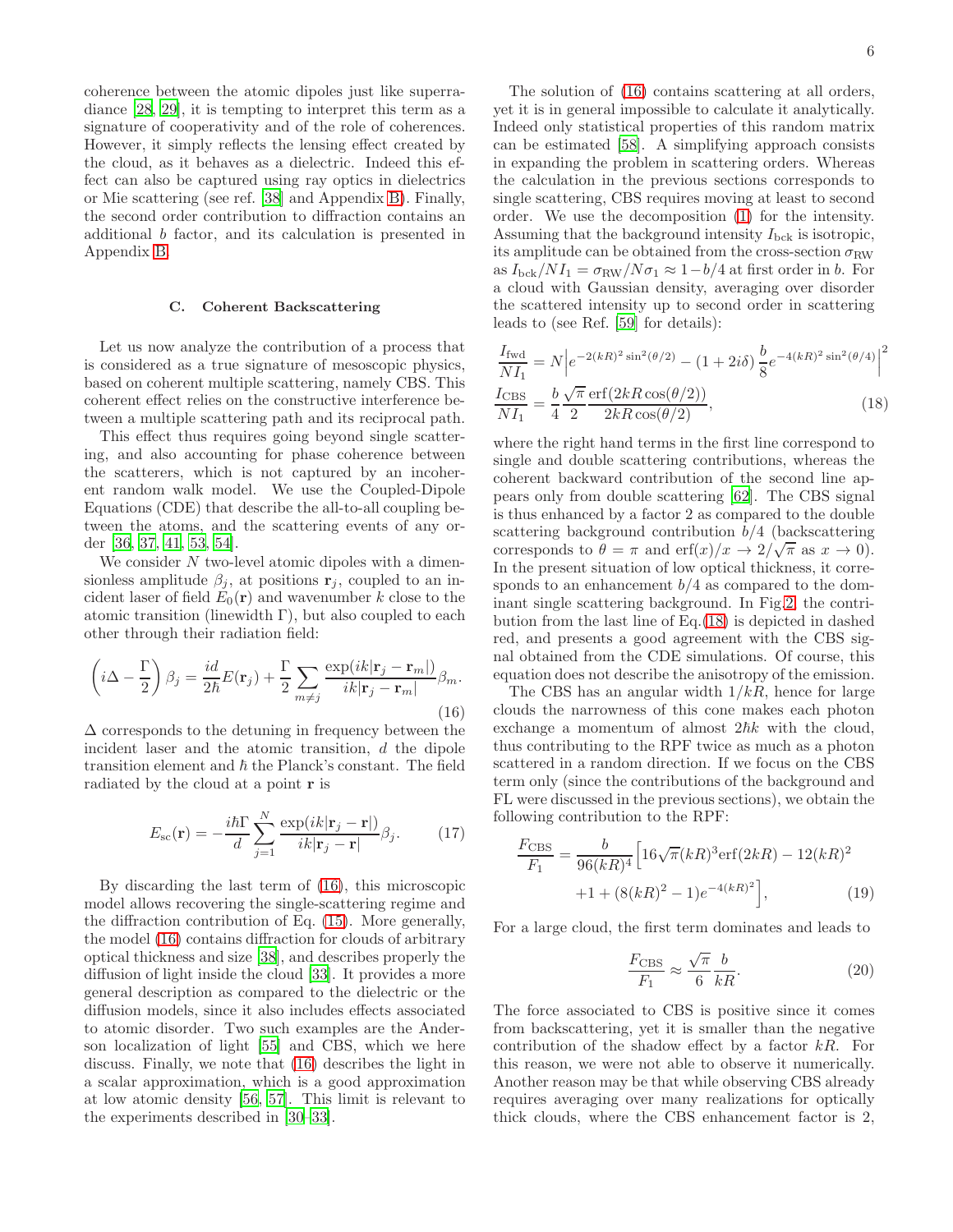much larger numbers of realizations may be required for optically dilute clouds, as the enhancement factor is only  $b/2$ .

Finally, let us remark that [\(18\)](#page-5-2) is valid for two-level atoms. CBS studies on multi-level atoms reported lower enhancement factors [\[9,](#page-10-4) [60](#page-11-6)], which would result in a reduced contribution to the RPF. The CBS contribution to the RPF was thus negligible in the experiments reported in[\[30](#page-10-14)[–33\]](#page-10-16).

### <span id="page-6-0"></span>D. Timed Dicke state

The expansion in scattering order discussed previously provides a convenient way to tackle the full many body problem when the optical thickness  $b$  is small and few scattering orders are involved. Instead, the approach developed in Ref. [\[36\]](#page-10-19) assumed that the atoms acquire the phase given by the laser, with a global amplitude determined by the mean-field solution of Eqs.[\(16\)](#page-5-0). This is essentially a mean-field treatment of the power-law coupling present in the scattering problem. This approach is itself inspired by the 'Timed-Dicke State' [\[17\]](#page-10-11) (TDS), an Ansatz that assumes the atoms to acquire the phase of the laser and to have all the same excitation probability. In the limit of large detuning, it successfully captures the hallmark of collective effects, that is, superradiance [\[28](#page-10-35), [29\]](#page-10-13). Let us now discuss which features the TDS captures, among those presented in the above sections.

Following this approach, the RPF for a Gaussian cloud of N atoms reads [\[30,](#page-10-14) [36\]](#page-10-19)

<span id="page-6-2"></span>
$$
\frac{F_{\text{TDS}}}{F_1} = \frac{4\delta^2 + 1}{4\delta^2 + N^2 s_N^2} N s_N \left( 1 - \frac{f_N}{s_N} \right),\tag{21}
$$

where we have introduced  $s_N$ , the angle-averaged structure factor of the cloud emission when illuminated by a plane wave propagating along  $\hat{z}$ , and a phase function  $f_N$ defined as:

$$
s_N = \langle \langle e^{ik(\hat{\mathbf{z}} - \hat{\mathbf{k}}) \cdot \mathbf{r}_j} \rangle_j \rangle_{\hat{\mathbf{k}}},\tag{22}
$$

$$
f_N = \langle |\langle e^{ik(\hat{\mathbf{z}} - \hat{\mathbf{k}}) \cdot \mathbf{r}_j} \rangle_j|^2 \hat{\mathbf{z}} \cdot \hat{\mathbf{k}} \rangle_{\hat{\mathbf{k}}}.
$$
 (23)

and  $\hat{\mathbf{k}}$  all the possible scattering directions. It is then convenient to approximate the cloud by a continuous distribution, yet keeping a disorder contribution to recover the single atom limit [\[30,](#page-10-14) [37\]](#page-10-20). Then for large clouds,  $k \gg 1$ , these factors read:

$$
s_N \approx \frac{1}{N} + \frac{1}{4(kR)^2},\tag{24}
$$

$$
f_N \approx \frac{1}{4(kR)^2} - \frac{1}{8(kR)^4}.\tag{25}
$$

These expressions lead to the following formula for the RPF [\[47\]](#page-10-28)

$$
\frac{F_{\text{TDS}}}{F_1} = \frac{4\delta^2 + 1}{4\delta^2 + (1 + b_0/8)^2} \left(1 + \frac{b_0}{16(kR)^2}\right). \tag{26}
$$

Let us thus remark that in the large detuning limit, as b vanishes, the TDS predicts a RPF different from the single atom one:

$$
\frac{F_{\text{TDS}}}{F_1} = 1 + \frac{b_0}{16(kR)^2},\tag{27}
$$

which precisely corresponds to the diffraction contribution [\(15\)](#page-4-0). Since the TDS mimics a single scattering theory modulated by the average change in the dipole population, it makes sense that in the large detuning limit, where the atom population converges to the single-atomphysics one, the results of single scattering theory are recovered.

The other limit of interest is that of small optical thickness b. Assuming that  $b_0/16 \ll 1$ , the TDS force can be expanded as

$$
\frac{F_{\text{TDS}}}{F_1} \approx 1 - \frac{b}{4},\tag{28}
$$

which shows that the TDS also contains the first correction of the shadow effect [\(9\)](#page-3-3). This might come as a surprise that this mean-field model takes into account the average attenuation of the laser by the atomic cloud. Although the TDS neglects the exponential attenuation of the driving field inside the medium and supposes a homogeneous excitation instead, the average value of that excitation corresponds to the first-order shadow effect.

Thus, the TDS is a rather powerful mean-field Ansatz. Initially introduced to describe the superradiant emission of the cloud [\[17\]](#page-10-11), it actually captures both the contributions of shadow effect and of diffraction on the RPF at low optical thickness.

### <span id="page-6-1"></span>IV. REVIEW OF THE PREVIOUS EXPERIMENTS & CONCLUSIONS

Over the past years, several experiments probed the RPF on atomic clouds. In Ref. [\[36\]](#page-10-19), a timed Dicke state approach was used and the diffraction contribution from the forward lobe Eq. $(15)$  was derived using Eq. $(21)$ . However, the disorder terms was neglected in the structure factors. Consequently, both the single-atom physics and the shadow effect were absent. The contribution of disorder was later included, in Ref. [\[30](#page-10-14)], which allowed to recover both single atom physics and the shadow effect, as is presented in Sec. [III D.](#page-6-0) In Ref. [\[30](#page-10-14)], the reduction of the RPF was reported for moderate detunings, where the shadow effect (or its corresponding attenuation described by the TDS Ansatz) is the dominant contribution to the reduced RPF.

The accuracy of the RW approach was further tested in Ref. [\[33\]](#page-10-16), the laser being tuned near the atomic resonance. The RW proved to be fully able to describe the measured RPF in this resonant scattering regime, where diffuse scattering dominates. In that regime, although a model of cooperative scattering can be used [Eq.[\(16\)](#page-5-0)], addressing the coherences is actually unnecessary.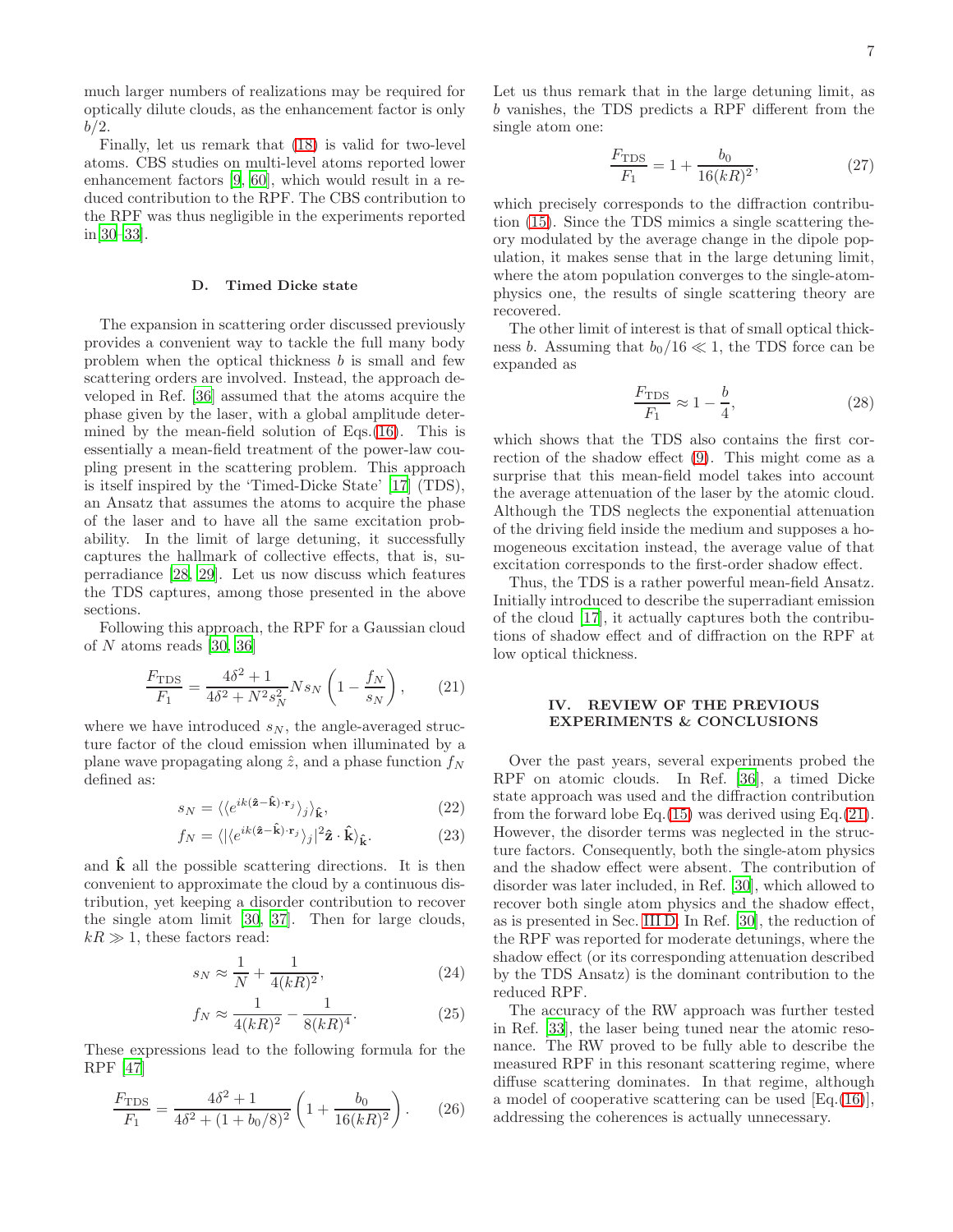A measurement of the RPF was also realized far from resonance [\[31](#page-10-39)], and an increase of the RPF was then observed. The experiment was realized with an ultracold cloud, with high density and small size. This measurement, labeled 'cooperative Mie scattering', is here reinterpreted as being the diffraction contribution of the forward lobe [\(15\)](#page-4-0), that can be observed only for small dense clouds. Working far from resonance allows making the incoherent scattering contributions negligible.

Finally, in Ref. [\[32\]](#page-10-15), another measurement of the RPF was performed out of resonance, and apart from the effects previously described, oscillations in the RPF as the laser detuning was varied were revealed. Up to now, these oscillations remain unexplained by the theories presented in this paper, nor could they be related to Mie resonances phenomena [\[38\]](#page-10-22). One possibility could be the existence of molecular lines in the excited state of two atoms which affect the scattering cross sections for red detuning and the related RPF.

In conclusion, we have here reviewed the different models used to describe the RPF exerted on the center-ofmass of an atomic cloud, investigating both incoherent and coherent scattering. We have also discussed how recent experiments using coherent scattering models were actually reporting specific effects that may not always include coherences. In particular, in the papers discussed here, only forward and backward scattering actually require coherence between the dipoles. Their physical mechanisms, namely diffraction and coherentbackscattering, can be understood without a cooperative scattering approach. The collective changes of the radiation pressure force thus do not bear unambiguous signatures of superradiance.

We thank Ph.W. Courteille for stimulating discussions. We acknowledge financial support from the French Agence National pour la Recherche (project LOVE, No. ANR-14-CE26-0032), the Brazilian Fundação de Amparo `a Pesquisa do Estado de S˜ao Paulo and Conselho Nacional de Desenvolvimento Científico e Tecnológico (CNPq, project PVE No. 303426/2014-4).

# <span id="page-7-0"></span>Appendix A: Anisotropy of the emission diagram in the random walk approach

In this Appendix, we compute the light emission diagram accounting for its attenuation as it propagates through the cloud, assuming a small optical thickness b. The calculation is made in two steps. First, the spatial distribution of the first scattering event is computed from Beer-Lambert law. Then, although the scattering is isotropic, the scattered light has to cross a directiondependent depth of the medium, depending on (i) the direction of emission and (ii) the scatterer position. The attenuation along this exit path itself feeds higher-order scattering contributions, which we here neglect.

Similarly to the reduction of the cross section by the shadow effect, and since diffraction effects are absent in the RW approach, the transmission up to a point r of the medium reads

$$
T(\mathbf{r}) = \exp\left[-\rho_0 \sigma_1 \int_{-\infty}^z e^{-(r_\perp^2 + z^2)/2R^2} dz'\right]
$$
 (A1)  
= 
$$
\exp\left\{-\frac{b}{2}e^{-r_\perp^2/2R^2} \left[1 + \text{erf}\left(\frac{z}{\sqrt{2}R}\right)\right]\right\},
$$

with  $\text{erf}(z)$  the error function. The step-length distribution of light scattered in the medium is given by the derivative of the transmission

<span id="page-7-1"></span>
$$
P(\mathbf{r}) = -\frac{\partial T}{\partial z}
$$
  
=  $\frac{b}{\sqrt{2\pi}R}e^{-r^2/2R^2} \exp\left\{-\frac{b}{2}e^{-r_{\perp}^2/2R^2}\right\}$   
 $\times \left[1 + \text{erf}(z/\sqrt{2}R)\right]\left.\right\}.$  (A2)

Note that the integral over space of this step-length distribution allows to recover the cloud cross section

$$
\int P(\mathbf{r})d^3\mathbf{r} = -\int (1 - T(\mathbf{r}_{\perp}))d^2\mathbf{r}_{\perp} = \sigma_{\text{RW}}, \quad (A3)
$$

where we have used Eqs. [\(5\)](#page-2-3) and [\(6\)](#page-2-1). The normalized  $P(\mathbf{r})$  gives the position distribution of the first scattering event in the sample.

The attenuation must also be accounted for after the light is scattered. Let us call  $T_e(\mathbf{r}, \mathbf{u})$  the transmission from the scattering point r until the light escapes the cloud in the direction of unit vector u. Taking into account the normalization of  $P$ , the normalized emission diagram of light is given by

<span id="page-7-3"></span>
$$
\bar{I}(\mathbf{u}) = \frac{1}{\sigma_{\text{RW}}} \int P(\mathbf{r}) T_e(\mathbf{r}, \mathbf{u}) d^3 \mathbf{r}.
$$
 (A4)

 $T<sub>e</sub>(\mathbf{r}, \mathbf{u})$  is obtained using Beer's law along the escape path of the light

$$
T_{\mathbf{e}}(\mathbf{r}, \mathbf{u}) = \exp\left[-\frac{b}{\sqrt{2\pi}R} \int_0^\infty e^{-\|\mathbf{r} + t\mathbf{u}\|^2 / 2R^2} dt\right], \quad (A5)
$$

at which point it is convenient to use the expansion

$$
\|\mathbf{r} + t\mathbf{u}\|^2 = (t + \mathbf{r} \cdot \mathbf{u})^2 + r^2 - (\mathbf{r} \cdot \mathbf{u})^2
$$
 (A6)

to obtain the expression

<span id="page-7-2"></span>
$$
T_{\rm e}(\mathbf{r}, \mathbf{u}) = \exp\left\{-\frac{b}{2}e^{-r^2/2R^2}e^{(\mathbf{r}\cdot\mathbf{u})^2/2R^2}\left[1 - \text{erf}\left(\frac{\mathbf{r}\cdot\mathbf{u}}{2R^2}\right)\right]\right\}.
$$
\n(A7)

Injecting Eqs.  $(A2)$  and  $(A7)$  in Eq.  $(A4)$ , we obtain the normalized emission diagram under an integral form:

<span id="page-7-4"></span>
$$
\bar{I}(\mathbf{u}) = \frac{bI_1}{\sqrt{2\pi}R\sigma_{\text{RW}}} \int e^{-r^2/2R^2}
$$
\n
$$
\times \exp\left[-\frac{b}{2}(f(r_\perp, z) + g(\mathbf{r}, \mathbf{u}))\right] d^3 \mathbf{r} , \quad \text{(A8)}
$$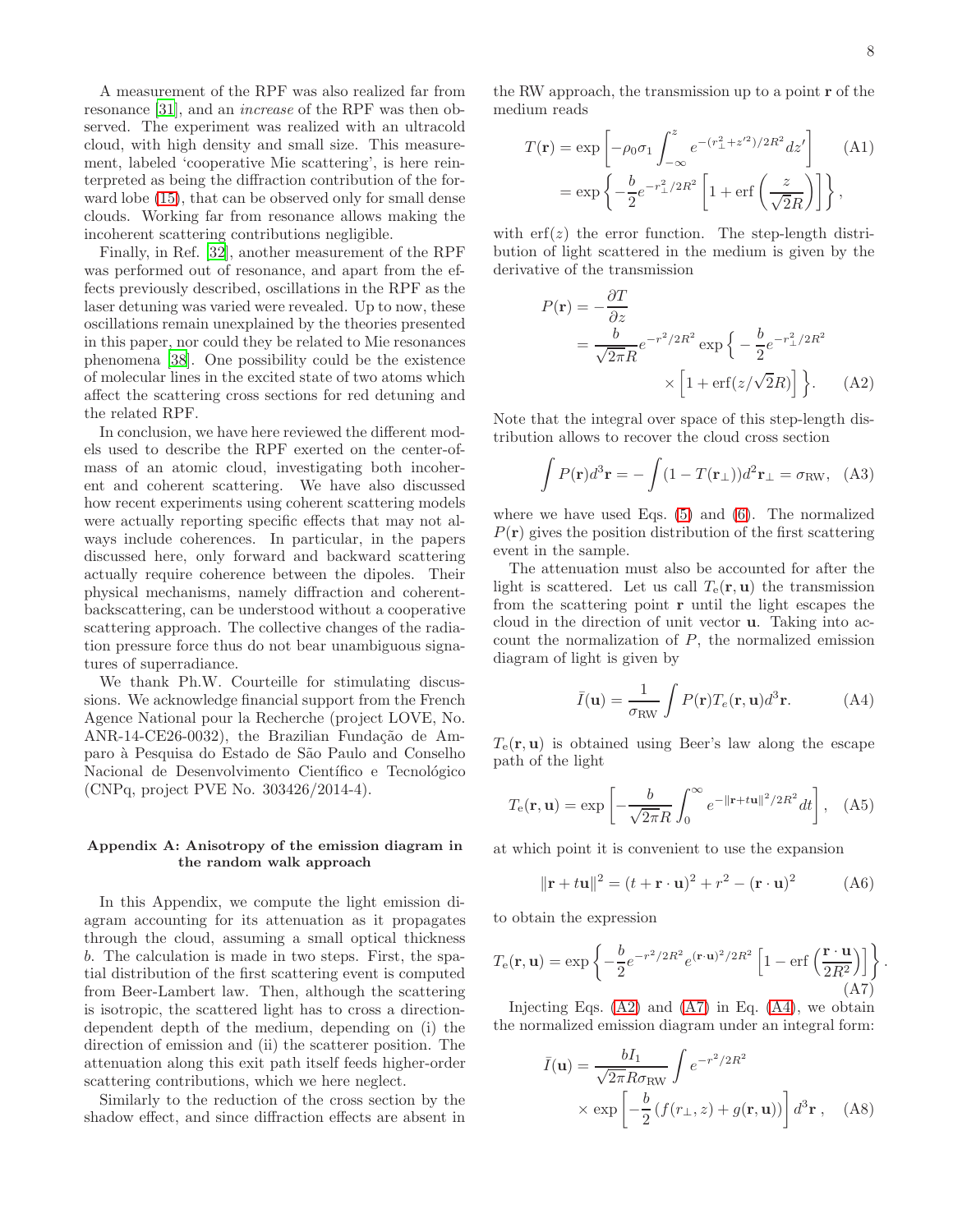where we have introduced the following functions:

$$
f(r_{\perp}, z) = e^{-r_{\perp}^2/2R^2} \left[ 1 + \text{erf}(z/\sqrt{2}R) \right] , \qquad (A9)
$$

$$
g(\mathbf{r}, \mathbf{u}) = e^{-r^2/2R^2} e^{(\mathbf{r} \cdot \mathbf{u})^2/2R^2} \left[ 1 - \text{erf}\left(\frac{\mathbf{r} \cdot \mathbf{u}}{\sqrt{2}R}\right) \right] . \qquad (A10)
$$

In order to obtain a tractable expression for the radiation pattern, we expand [\(A8\)](#page-7-4) to second order in b:

<span id="page-8-2"></span>
$$
\bar{I}(\mathbf{u}) \approx \frac{b}{\sqrt{2\pi}R\sigma_{\text{RW}}} \int d^3 \mathbf{r} \ e^{-r^2/2R^2}
$$
\n
$$
\times \left[1 - \frac{b}{2}(f+g) + \frac{b^2}{8}(f^2+g^2+2fg)\right], \tag{A11}
$$

At this point it becomes clear that the anisotropy of the emission diagram is a second order effect in  $b$ . Indeed  $f$ does not depend on the emission direction u so its integral over space will not present any anisotropy;  $g(\mathbf{r}, \mathbf{u})$ depends only on  $\mathbf{r} \cdot \mathbf{u}$  and  $r$ , and does not present inhomogeneity, so its integral over space is actually isotropic. Consequently only the last  $fg$  term in  $(A11)$  contributes to the anisotropic emission, as it combines the inhomogeneity of f and the anisotropy of  $q$ .

The first terms are easily integrated due to the natural separation of the variables:

$$
\int e^{-r^2/2R^2}(f+g)d^3\mathbf{r} = \left(\sqrt{2\pi}R\right)^3, \quad \text{(A12)}
$$

$$
\int e^{-r^2/2R^2}(f^2+g^2)d^3\mathbf{r} = \frac{8}{9}\left(\sqrt{2\pi}R\right)^3.
$$
 (A13)

The last term in [\(A11\)](#page-8-2) could not be computed exactly, yet the amplitude of the anisotropy can be obtained by evaluating its difference in the forward  $(\mathbf{u} = \hat{z})$  and backward  $(\mathbf{u} = -\hat{z})$  directions:

$$
\int e^{-r^2/2R^2} \left[ f(r_\perp, z) g(\mathbf{r}, \hat{z}) - f(r_\perp, z) g(\mathbf{r}, -\hat{z}) \right] d^3 \mathbf{r}
$$

$$
= \frac{2}{9} \left( \sqrt{2\pi} R \right)^3.
$$
(A14)

At this point, we approximate the  $\theta$ -dependence of the emission diagram by a sinusoidal function, i.e.,  $\bar{I}(\mathbf{u}) \approx$  $I_{\text{iso}}(b) + \epsilon(b)\mathbf{u} \cdot \hat{z}$ . This assumption is supported by RW simulations, see Fig. [6.](#page-8-0) Then the isotropic contribution of this term is calculated from the average between the backward and forward terms, which leads to  $\frac{\text{mconine base}}{(1/3)(\sqrt{2\pi}R)^3}$ .

Finally, using Eqs. $(8)$  and  $(A11)–(A14)$  $(A11)–(A14)$ , we can write

<span id="page-8-4"></span>
$$
\bar{I}(\mathbf{u}) = 1 - \frac{b}{4} + \left(\frac{11}{144} - \frac{\mathbf{u} \cdot \hat{z}}{36}\right) b^2 + \mathcal{O}(b^3) \tag{A15}
$$

Inserting the anisotropic term into Eq.  $(2)$ , we obtain the contribution of the anisotropy to the RPF:

$$
\frac{\delta F_{\text{anis}}}{F_1} = \frac{b^2}{108}.\tag{A16}
$$



<span id="page-8-0"></span>FIG. 6. (Color online) Emission diagram of a Gaussian cloud of optical thickness  $b = 0.25$ . The black curve corresponds to numerical simulations realized with a RW code, and the dashed blue curve to  $I_{RW}(\theta) = I_{iso}[1-(b^2/36)\cos\theta]$ , following Eq. [\(A15\)](#page-8-4).

#### <span id="page-8-1"></span>Appendix B: Modal expansion

Light scattering in dielectrics with simple geometries were often investigating using a modal expansion, following the pioneering work of Gustav Mie for homogeneous dielectric spheres [\[50\]](#page-10-32). Atomic clouds can be described as a dielectrics, at least in the regime of linear optics and neglecting particle-particle correlations [\[39](#page-10-23)[–43](#page-10-24)]. It is then possible to use modal expansions to determine the RPF on the center-of-mass of a macroscopic cloud [\[38](#page-10-22), [61\]](#page-11-7).

<span id="page-8-3"></span>Here, using the approach of Ref. [\[61\]](#page-11-7), we show that the modal expansion allows us to recover the first order contribution of the shadow effect and of the forward lobe. One important assumption of this model is that the system is a thin phase object, such that there is no significant phase shift as the light propagates in the system, so that the imaginary part of the interaction kernel  $\exp(ikr)/(ikr)$  can be neglected. The resulting  $\sin(kr)/(kr)$  interaction between the atoms leads to an analytical solution from which the different observables can be computed. In particular, the intensity in a direction of angle  $\theta$  reads (see Ref. [\[61\]](#page-11-7) for details)

<span id="page-8-5"></span>
$$
\frac{I(\theta)}{I_{10}} = \sum_{n=0}^{\infty} \frac{(2n+1)\lambda_n}{4\delta^2 + (1+\lambda_n)^2} + \left| \sum_{n=0}^{\infty} \frac{(2n+1)\lambda_n}{2\delta + i(1+\lambda_n)} P_n(\cos \theta) \right|^2, \quad (B1)
$$

where  $I_{10}$  is the resonant single atom intensity (for  $\delta =$ 0). The  $\lambda_n$  are scattering eigenvalues given by

$$
\lambda_n = N \sqrt{\frac{\pi}{2(kR)^2}} e^{-(kR)^2} I_{n+1/2}((kR)^2)
$$
 (B2)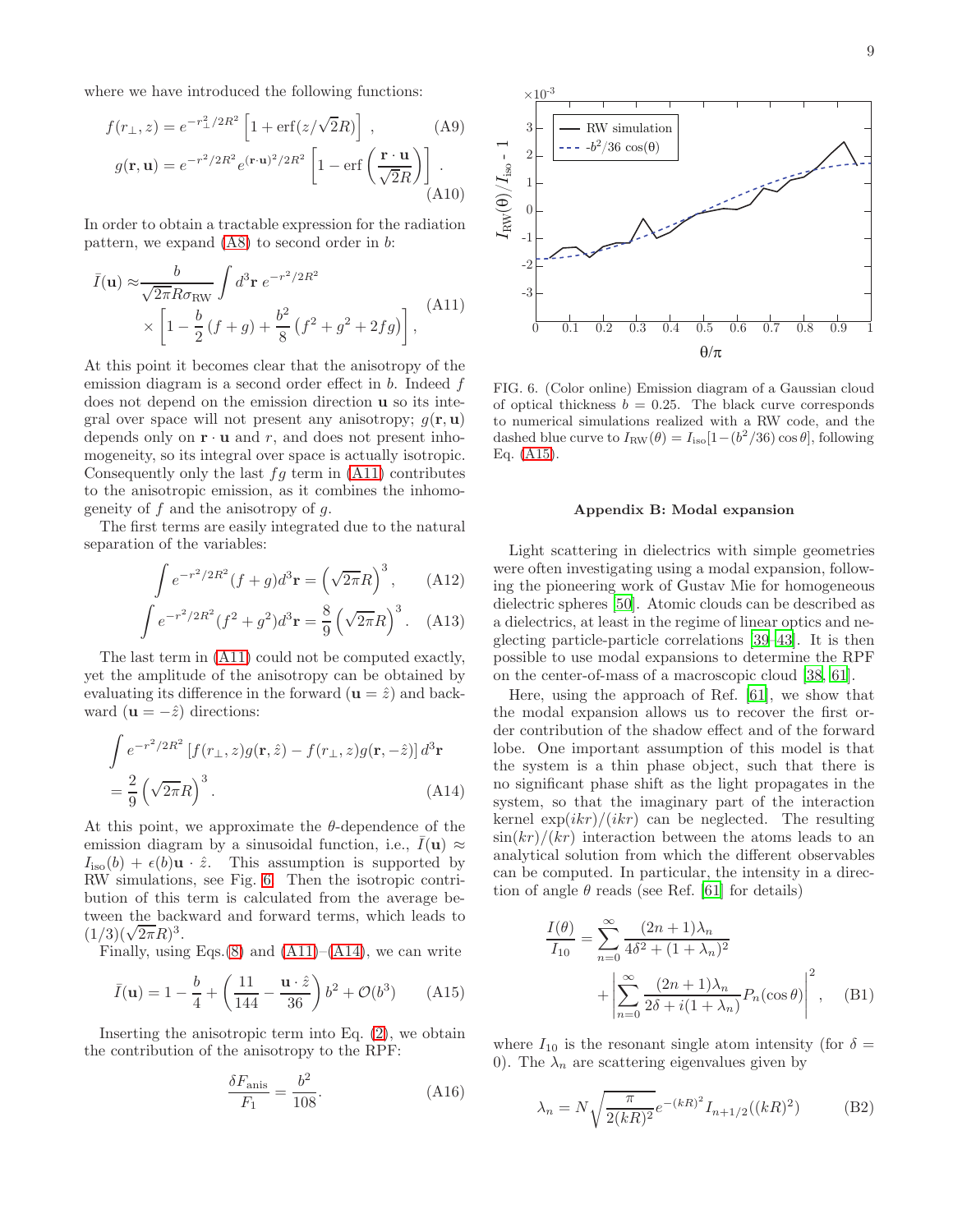with  $I_n(x)$  is the *n*th modified Bessel function. Thus the scattered intensity is the sum of an incoherent isotropic contribution (first term of the r.h.s. of Eq. [\(B1\)](#page-8-5)), proportional to N, and a coherent contribution proportional to  $N^2$ , directed mainly in the forward direction.

 $\mathit{Shadow\ effect}$  — Let us first consider the isotropic (background) part of the intensity

$$
\frac{I_{\rm bg}}{I_{10}} = \sum_{n=0}^{\infty} \frac{(2n+1)\lambda_n}{4\delta^2 + (1+\lambda_n)^2}.
$$
 (B3)

For large clouds  $(kR \gg 1)$ , the modes which contribute significantly to the scattering correspond to  $n < kR$  [\[50\]](#page-10-32), and their eigenvalue can be approximated by

<span id="page-9-2"></span>
$$
\lambda_n \approx \frac{b_0}{4} \exp\left[-\frac{(n+1/2)^2}{2(kR)^2}\right].
$$
 (B4)

It is then convenient to treat the spectrum of the cloud as a continuum by defining  $\eta = n + 1/2$  and using the substitution

$$
\sum_{n=0}^{\infty} (2n+1) \to 2 \int_0^{\infty} \eta d\eta,
$$

along with the eigenvalues  $\lambda(\eta)$  =  $(b_0/4) \exp[-\eta^2/2(kR)^2]$ . This leads to

$$
\frac{I_{\rm bg}}{I_{10}} = 2 \int_0^\infty \frac{\eta \lambda(\eta)}{4\delta^2 + [1 + \lambda(\eta)]^2} d\eta
$$

$$
= N \frac{2}{\delta b_0} \arctan\left[\frac{\delta b_0/2}{1 + 4\delta^2 + b_0/4}\right].
$$
 (B5)

This expression can be rewritten as

$$
\frac{I_{\text{bg}}}{NI_1} = \frac{2}{\delta b} \arctan\left[\frac{\delta b/2}{1 + b/4}\right].
$$
 (B6)

Then the contribution of the isotropic radiation to the RPF can be deduced:

$$
\frac{F_{\rm bg}}{F_1} = \frac{2}{\delta b} \arctan\left[\frac{\delta b/2}{1 + b/4}\right],\tag{B7}
$$

In the limit of small optical thickness  $b \ll 1$ , and assuming also  $\delta b \ll 1$ , one recovers

<span id="page-9-3"></span>
$$
\frac{F_{\text{bg}}}{F_1} \approx 1 - \frac{b}{4},\tag{B8}
$$

which corresponds to the first correction of the shadow effect  $[Eq. (9)].$  $[Eq. (9)].$  $[Eq. (9)].$ 

<span id="page-9-0"></span>[1] T. Walker, D. Sesko, and C. Wieman, Phys. Rev. Lett. 64, 408 (1990).

Forward lobe.— The forward contribution of the intensity is given by the second term in Eq. [\(B1\)](#page-8-5), which needs to be inserted in Eq. [\(2\)](#page-2-2). This leads to calculating the product between different modes, which is realized using the following formula:

<span id="page-9-1"></span>
$$
\int_0^\pi d\theta \sin \theta (1 - \cos \theta) P_n(\cos \theta) P_m(\cos \theta)
$$
 (B9)  
= 
$$
\frac{2\delta_{n,m}}{2n+1} - 2 \frac{(m+1)\delta_{n,m+1} + m\delta_{m,n+1}}{(2m+1)(2n+1)}.
$$

In the above expression, the first r.h.t. corresponds to the force associated to the absorption of the light, whereas the second one is associated to the emission. One thus obtains an absorption force,

$$
\frac{F_{\text{abs}}}{F_1} = \frac{1 + 4\delta^2}{N} \sum_{n=0}^{\infty} \frac{(2n+1)\lambda_n^2}{4\delta^2 + (1+\lambda_n)^2},
$$
(B10)

which, in the continuous spectrum approximation, turns into

<span id="page-9-4"></span>
$$
\frac{F_{\text{abs}}}{F_1} \approx \frac{2(1+4\delta^2)}{N} \int_0^\infty \frac{\eta \lambda^2(\eta)}{4\delta^2 + (1+\lambda(\eta))^2} d\eta, \qquad \text{(B11)}
$$

$$
\approx \frac{2}{b} \ln\left[1 + \frac{b}{2}\left(1 + \frac{b_0}{8}\right)\right] - \frac{2}{\delta b} \arctan\left[\frac{\delta b/2}{1 + b/4}\right]
$$

The force associated to the emission of the light in a forward cone of aperture  $\sim 1/kR$  is provided by the last term in [\(B9\)](#page-9-1) in conjunction with [\(B1\)](#page-8-5). After reorganizing the sums, one obtains

$$
\frac{F_{\text{em}}}{F_1} = -\frac{1 + 4\delta^2}{N} \sum_{n=0}^{\infty} \frac{2(n+1)\lambda_n \lambda_{n+1}}{4\delta^2 + (1 + \lambda_n)^2} \times \left[ \frac{4\delta^2 + (1 + \lambda_n)(1 + \lambda_{n+1})}{4\delta^2 + (1 + \lambda_{n+1})^2} \right]. \tag{B12}
$$

Using the low optical thickness limit and Eq. [\(B4\)](#page-9-2), the dependence on the detuning disappears and the emission force writes

<span id="page-9-5"></span>
$$
\frac{F_{\text{em}}}{F_1} \approx -\frac{2}{N} \sum_{n=0}^{\infty} (n+1)\lambda_n \lambda_{n+1}
$$
 (B13)

$$
\approx -\frac{b_0}{8} \exp[-1/2(kR)^2]
$$
 (B14)

Finally, the sum of the isotropic background contribution [\(B8\)](#page-9-3) and of the absorption [\(B11\)](#page-9-4) and emission [\(B14\)](#page-9-5) terms, using the  $kR \gg 1$  and  $b \ll 1$  limits, leads to the net RPF:

$$
\frac{F_{\text{modal}}}{F_1} \approx 1 - \frac{b}{4} + \frac{b_0}{16(kR)^2}.
$$
 (B15)

[2] C. G. Townsend, N. H. Edwards, C. J. Cooper, K. P. Zetie, C. J. Foot, A. M. Steane, P. Szriftgiser, H. Perrin,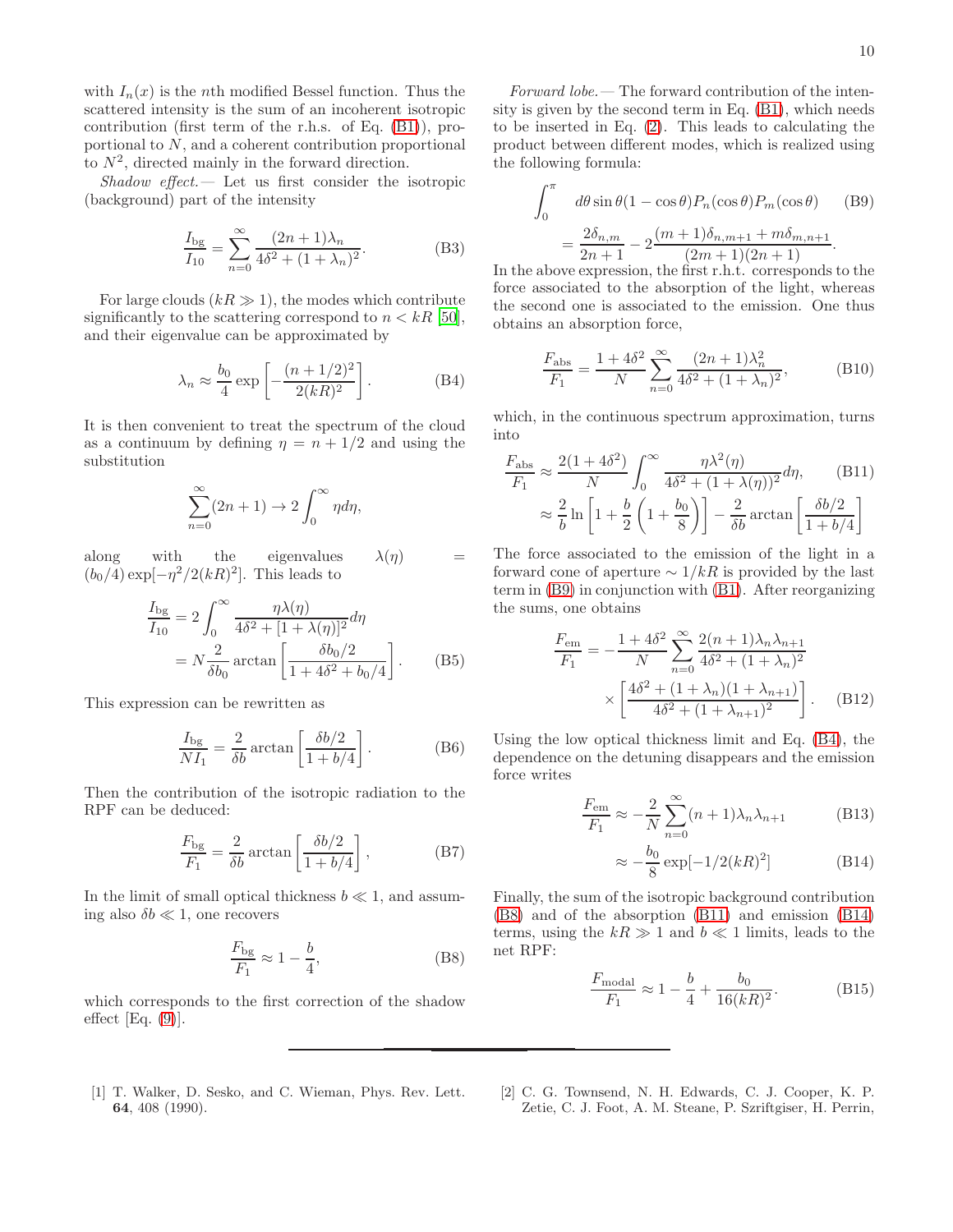and J. Dalibard, Phys. Rev. A 52, 1423 (1995).

- [3] G. Gattobigio, T. Pohl, G. Labeyrie, and R. Kaiser, Phys. Scr. 81, 025301 (2010).
- <span id="page-10-0"></span>[4] A. Camara, R. Kaiser, and G. Labeyrie, Phys. Rev. A 90, 063404 (2014).
- <span id="page-10-1"></span>[5] A. Fioretti, A. F. Molisch, J. H. Mutter, P. Verkerk, and M. Allegrini, Opt. Commun. 149, 415 (1998).
- <span id="page-10-21"></span>[6] G. Labeyrie, E. Vaujour, C. A. Müller, D. Delande, C. Miniatura, D. Wilkowski, and R. Kaiser, Phys. Rev. Lett. 91, 223904 (2003).
- <span id="page-10-2"></span>[7] G. Labeyrie, R. Kaiser, and D. Delande, Appl. Phys. B 81, 1001 (2005).
- <span id="page-10-3"></span>[8] Q. Baudouin, W. Guerin, and R. Kaiser, in Annual Review of Cold Atoms and Molecules, edited by K. Madison, K. Bongs, L. D. Carr, A. M. Rey, and H. Zhai (World Scientific, Singapor, 2014), Vol. 2, Chap. Cold and hot atomic vapors: a testbed for astrophysics?, pp. 251–311.
- <span id="page-10-4"></span>[9] G. Labeyrie, F. de Tomasi, J.-C. Bernard, C. A. Müller, C. Miniatura, and R. Kaiser, Phys. Rev. Lett. 83, 5266 (1999).
- <span id="page-10-5"></span>[10] Y. Bidel, B. Klappauf, J. C. Bernard, D. Delande, G. Labeyrie, C. Miniatura, D. Wilkowski, and R. Kaiser, Phys. Rev. Lett. 88, 203902 (2002).
- <span id="page-10-6"></span>[11] A. Lagendijk and B. A. van Tiggelen, Phys. Rep. 270, 143 (1996).
- [12] M. C. W. van Rossum and T. M. Nieuwenhuizen, Rev. Mod. Phys. 71, 313 (1999).
- <span id="page-10-7"></span>[13] E. Akkermans and G. Montambaux, Mesoscopic Physics of Electrons and Photons (Cambridge University Press, Cambridge, 2007).
- <span id="page-10-8"></span>[14] R. Kaiser and M. D. Havey, Opt. Photon. News 16, 38  $(2005)$ .
- <span id="page-10-9"></span>[15] G. Labeyrie, Mod. Phys. Lett. B 22, 73 (2008).
- <span id="page-10-10"></span>[16] R. H. Dicke, Phys. Rev. **93**, 99 (1954).
- <span id="page-10-11"></span>[17] M. O. Scully, E. S. Fry., C. H. R. Ooi, and K. Wódkiewicz, Phys. Rev. Lett. **96**, 010501 (2006).
- <span id="page-10-12"></span>[18] R. Röhlsberger, K. Schlage, B. Sahoo, S. Couet, and R. Rüffer, Science 328, 1248 (2010).
- [19] J. Keaveney, A. Sargsyan, U. Krohn, I. G. Hughes, D. Sarkisyan, and C. S. Adams, Phys. Rev. Lett. 108, 173601 (2012).
- [20] Z. Meir, O. Schwart, E. Shahmoon, D. Oron, and R. Ozeri, Phys. Rev. Lett. 113, 193002 (2014).
- [21] R. A. de Oliveira, M. S. Mendes, W. S. Martins, P. L. Saldanha, J. W. R. Tabosa, and D. Felinto, Phys. Rev. A 90, 023848 (2014).
- <span id="page-10-31"></span>[22] J. Pellegrino, R. Bourgain, S. Jennewein, Y. R. P. Sortais, A. Browaeys, S. D. Jenkins, and J. Ruostekoski, Phys. Rev. Lett. 113, 133602 (2014).
- [23] A. Goban, C.-L. Hung, J. D. Hood, S.-P. Yu, J. A. Muniz, O. Painter, and H. J. Kimble, Phys. Rev. Lett. 115, 063601 (2015).
- [24] W. Guerin, M. O. Araújo, and R. Kaiser, Phys. Rev. Lett. **116**, 083601 (2016).
- [25] S. L. Bromley, B. Zhu, M. Bishof, X. Zhang, T. Bothwell, J. Schachenmayer, T. L. Nicholson, R. Kaiser, S. F. Yelin, M. D. Lukin, A. M. Rey, and J. Ye, Nat. Commun. 7, 11039 (2016).
- [26] S. D. Jenkins, J. Ruostekoski, J. Javanainen, R. Bourgain, S. Jennewein, Y. R. P. Sortais, and A. Browaeys, Phys. Rev. Lett. 116, 183601 (2016).
- [27] S. Jennewein, M. Besbes, N. J. Schilder, S. D. Jenkins, C. Sauvan, J. Ruostekoski, J.-J. Greffet, Y. R. P. Sortais, and A. Browaeys, Phys. Rev. Lett. 116, 233601 (2016).
- <span id="page-10-35"></span>[28] M. O. Araújo, I. Krešić, R. Kaiser, and W. Guerin, [arXiv:1603.07204](http://arxiv.org/abs/1603.07204) (2016).
- <span id="page-10-13"></span>[29] S. J. Roof, K. J. Kemp, M. D. Havey, and I. M. Sokolov, [arXiv:1603.07268](http://arxiv.org/abs/1603.07268) (2016).
- <span id="page-10-14"></span>[30] T. Bienaimé, S. Bux, E. Lucioni, P. W. Courteille, N. Piovella, and R. Kaiser, Phys. Rev. Lett. 104, 183602 (2010).
- <span id="page-10-39"></span>[31] H. Bender, C. Stehle, S. Slama, R. Kaiser, N. Piovella, C. Zimmermann, and P. W. Courteille, Phys. Rev. A 82, 011404(R) (2010).
- <span id="page-10-15"></span>[32] S. Bux, E. Lucioni, H. Bender, T. Bienaimé, K. Lauber, C. Stehle, C. Zimmermann, S. Slama, P. W. Courteille, N. Piovella, and R. Kaiser, J. Mod. Opt. 57, 1841 (2010).
- <span id="page-10-16"></span>[33] J. Chabé, M.-T. Rouabah, L. Bellando, T. Bienaimé, N. Piovella, R. Bachelard, and R. Kaiser, Phys. Rev. A 89, 043833 (2014).
- <span id="page-10-17"></span>[34] B. Zhu, J. Cooper, J. Ye, and A. M. Rey, [arXiv:1605.06219](http://arxiv.org/abs/1605.06219) (2016).
- <span id="page-10-18"></span>[35] W. Guerin, M.-T. Rouabah, and R. Kaiser, [arXiv:1605.02439](http://arxiv.org/abs/1605.02439) (2016).
- <span id="page-10-19"></span>[36] P. W. Courteille, S. Bux, E. Lucioni, K. Lauber, T. Bienaimé, R. Kaiser, and N. Piovella, Eur. Phys. J. D. 58, 69 (2010).
- <span id="page-10-20"></span>[37] T. Bienaimé, M. Petruzzo, D. Bigerni, N. Piovella, and R. Kaiser, J. Mod. Opt. 58, 1942 (2011).
- <span id="page-10-22"></span>[38] R. Bachelard, P. W. Courteille, R. Kaiser, and N. Piovella, Europhys. Lett. 97, 14004 (2012).
- <span id="page-10-23"></span>[39] R. Saunders and R. K. Bullough, J. Phys. A: Math., Nucl. Gen. 6, 1360 (1973).
- [40] O. Morice, Y. Castin, and J. Dalibard, Phys. Rev. A 51, 3896 (1995).
- <span id="page-10-36"></span>[41] J. Ruostekoski and J. Javanainen, Phys. Rev. A 55, 513 (1997).
- [42] J. Javanainen and J. Ruostekoski, Opt. Express 24, 993 (2016).
- <span id="page-10-24"></span>[43] P. C. Bons, R. de Haas, D. de Jong, A. Groot, and P. van der Straten, Phys. Rev. Lett. 116, 173602 (2016).
- <span id="page-10-25"></span>[44] T. Chanelière, D. Wilkowski, Y. Bidel, R. Kaiser, and C. Miniatura, Phys. Rev. E 70, 036602 (2004).
- <span id="page-10-26"></span>[45] G. Labeyrie, D. Delande, R. Kaiser, and C. Miniatura, Phys. Rev. Lett. 97, 013004 (2006).
- <span id="page-10-27"></span>[46] T. Bienaimé, R. Bachelard, J. Chabé, M. Rouabah, L. Bellando, P. W. Courteille, N. Piovella, and R. Kaiser, J. Mod. Opt. 61, 18 (2014).
- <span id="page-10-28"></span>[47] Thoughout this article we consider a scalar model for light, in which the resonant scattering cross-section is  $\sigma_0 = 4\pi/k^2$  instead of  $6\pi/k^2$  for a vectorial model. The on-resonance optical thickness is thus  $b_0 = 2N/(kR)^2$ instead of  $3N/(kR)^2$ . This explains the discrepancies in the numerical factors with those of Refs. [\[30,](#page-10-14) [37\]](#page-10-20).
- <span id="page-10-29"></span>[48] S. Inouye, A. P. Chikkatur, D. M. Stamper-Kurn, J. Stenger, D. E. Pritchard, and W. Ketterle, Science 285, 571 (1999).
- <span id="page-10-30"></span>[49] G. Labeyrie, D. Delande, C. A. Müller, C. Miniatura, and R. Kaiser, Opt. Commun. 243, 157 (2004).
- <span id="page-10-32"></span>[50] H. C. van de Hulst, Light Scattering by Small Particles (Dover, New York, 1981).
- <span id="page-10-34"></span>[51] L. Brillouin, J. Appl. Phys. **20**, 1110 (1949).
- <span id="page-10-33"></span>[52] S. Roof, K. Kemp, M.D. Havey, I.M. Sokolov, and D.V Kupriyanov, Opt. Lett. 40, 1137 (2015).
- <span id="page-10-37"></span>[53] J. Javanainen, J. Ruostekoski, B. Vestergaard, and M. R. Francis, Phys. Rev. A 59, 649 (1999).
- <span id="page-10-38"></span>[54] A. A. Svidzinsky, J.-T. Chang, and M. O. Scully, Phys. Rev. A 81, 053821 (2010).